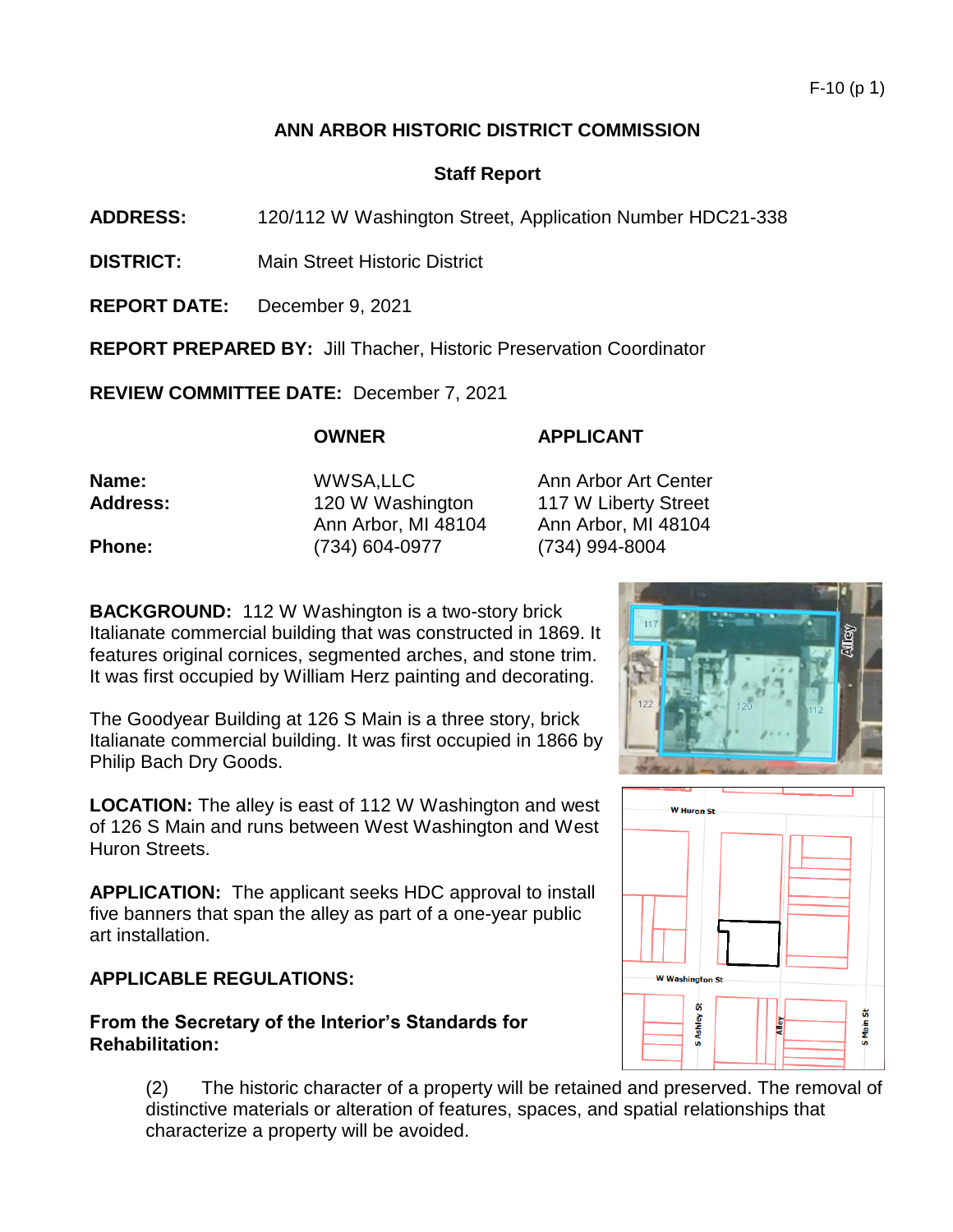(10) New additions and adjacent or related new construction will be undertaken in such a manner that, if removed in the future, the essential form and integrity of the historic property will be unimpaired.

# **From the Secretary of the Interior's Guidelines for Rehabilitating Historic Buildings:**

## **Building Site**

*Recommended:* Designing new exterior additions to historic buildings or adjacent new construction which is compatible with the historic character of the site and which preserve the historic relationship between a building or buildings, landscape features, and open space.

*Not Recommended:* Introducing new construction onto the building site which is visually incompatible in terms of size, scale, design, materials, color and texture or which destroys historic relationships on the site.

## **Masonry**

*Recommended:* Identifying, retaining, and preserving masonry features that are important in defining the overall historic character of the building such as walls, brackets, railings, cornices, window architraves, door pediments, steps, and columns; and details such as tooling and bonding patterns, coatings, and color.

*Not Recommended:* Removing or radically changing masonry features which are important in defining the overall historic character of the building so that, as a result, the character is diminished.

## **From the Ann Arbor Historic District Design Guidelines:**

## **Signs**

*Appropriate:* Attaching signage through masonry joints, not masonry units, or through materials that can be easily repaired, such as wood, when the signage is removed.

## **STAFF FINDINGS:**

1. This application is for a public art installation in the alley between 112 West Washington (Café Zola) and the rear of the Goodyear Building at 126 South Main Street (Hooper Hathaway). Five fabric banners are strung between the alley walls about 25' back from the sidewalk, on wires attached to hooks mounted in mortar joints. The longest banner hangs 14'8" (page 3) or 15' (page 1) above the ground. A sheet showing the fabric patterns of each banner shows the longest banner at only 0' 9.6", but it is drawn onto the elevation views at about 5'. When the installation is removed, the application states that the mortar joints will be repointed. Signatures were provided from both property owners and the City of Ann Arbor, which owns the alley.